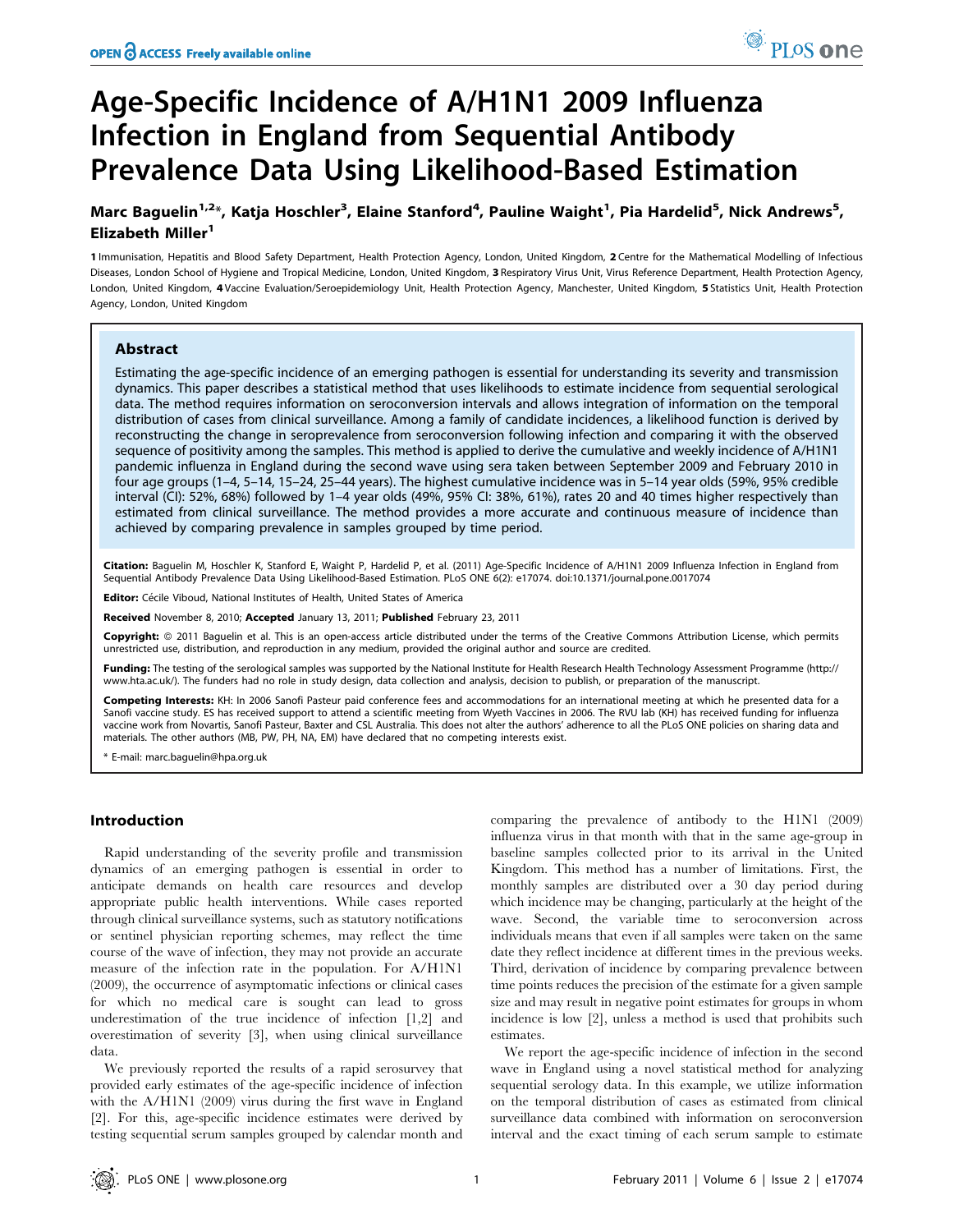incidence by week. Our method provides a better definition of the age-specific incidence of an emerging pathogen over timeinformation that is critical for the parameterization and validation of predictive models and for assessing disease severity.

## Materials and Methods

### Serologic data

Serum samples were residual aliquots obtained from chemical pathology and microbiology laboratories in eight regions in England and sent to the Manchester Seroepidemiology Unit (SEU), after being irreversibly unlinked from any patient identifying information according to the standard SEU protocol [4]. Due to limitations on the numbers of samples that could be tested each month, continuous collection of sera throughout the second wave was only carried out for those aged under 45 years [5]. The analysis was therefore restricted to 2684 samples from individuals aged 1 to 44 years taken from 1st September 2009 to  $23<sup>rd</sup>$  February 2010. The information available for each sample was date of collection, age, sex and collecting laboratory. Sera were tested for antibody to H1N1 (2009) influenza virus by haemagglutination inhibition (HI) using standard methods as previously described [2,5] at the Respiratory Virus Unit at the Centre for Infections Health Protection Agency, United Kingdom. The starting dilution for the HI assay was 1:8 and sera were titrated by doubling dilution to determine absolute end point titers ending at a dilution of 1:16384. As used previously [2], the threshold titre for positivity used in the analysis was  $\geq 32$ , four times the minimum level of detection. Comparison of the HI titer distribution in pre-pandemic and post- pandemic sera from children under 15 years of age showed this threshold to be a highly specific marker of recent infection [5].

## Ethical review

Approval for the unlinked anonymous testing of sera from the SEU collection was obtained from the National Research Ethics Service (NRES reference number 05/Q0505/45).

#### Time course of the second wave

Information on the distribution of clinical cases of H1N1 (2009) by age group and week in England between August 2009 and February 2010 was obtained from the weekly estimates of the number of clinical cases made by the Health Protection Agency (HPA) during the course of the pandemic, as previously described [6]. Briefly, these estimates used health care consultation rates by age for influenza-like-illness (ILI) adjusted for the estimated proportion of patients with ILI seeking health care, and the proportion consulting in whom H1N1 (2009) infection was laboratory-confirmed by a validated PCR assay [7].

#### Distribution of seroconversion interval

For estimation of the distribution of seroconversion intervals (here defined as the time taken to reach an HI titer of  $\geq 32$ ) in days since symptom onset, serum samples from named patients with suspected pandemic influenza sent to the Respiratory Virus Unit by clinicians for HI antibody testing as part of their clinical work up were cross checked against the database of individuals with PCR confirmed infection held by the Respiratory Virus Unit. This provided a data set of individuals with serum samples taken at various intervals after onset of a confirmed infection. The date of onset of symptoms was obtained by follow up via the patient's general practitioner if not supplied with the serum sample or available via the national database established by the HPA early in the pandemic to facilitate tracking of confirmed cases. This linkage

yielded 115 HI titers from patients with known dates of sample and symptom onset for analysis.

Not all infected individuals attain a titer of  $\geq$  32 by HI [2,5]. We assume that the distribution  $A(t)$  of the seroconversion interval t, following infection, is given by a mixture distribution where  $S_{final}$ is the probability of ever seroconverting conditional on infection, and conditional on seroconversion, the time from infection to seroconversion is Weibull. We thus need to evaluate three parameters to evaluate the interval to seroconversion distribution,  $S_{final}$  and the two parameters from the Weibull distribution.

Parameters for the Weibull function describing the time from infection to seroconversion were sampled using Markov Chain Monte Carlo (MCMC) and a simple Metropolis-Hasting algorithm with uniform priors for the three parameters. To assess convergence, several chains with different starting values were run in parallel. Iterations were stopped when enough samples were generated to see agreement between the estimates from the different chains [8]. We assumed that seroconversion interval and proportion seroconverting did not differ by age group [5].

#### Derivation of the incidence

We start, for an age group  $i$ , with a family of possible incidence curves  $I_i^k(t)$  parameterized by k. The aim of the method is to assess from the sequence of serologic samples which incidence curves are the most likely to have generated the observed sequence of seropositivity in the samples by working out their posterior distribution. We assume in this paper that the incidence is constructed from the proportion of cases by week over time based on the normalized HPA clinical case estimates multiplied by an unknown cumulative incidence. We thus restrict the estimation of the incidence curves for the different age groups to one parameter, the cumulative incidence i.e. the final proportion in the age group that was infected during the second wave. The final result of the calculation is then a posterior distribution of cumulative incidences based on a likelihood function given by the sequence of positivity observed in the samples and a prior distribution for the cumulative incidences. We assume these priors to be uniform over [0,1].

To estimate when the people developing symptoms will achieve an HI titer of  $\geq 32$ ), the distribution  $A(t)$  of intervals from onset of symptoms to seroconversion is needed. Knowing this distribution, the number of people who seroconvert at time  $s$ after onset of symptoms (or at an equivalent time after exposure if they are asymptomatic) is given by  $\int_0^s I_i^k(s-u)A(u) du$ ; summing all the people who had onset of symptoms at time  $s-u$  weighted by the proportion of them who seroconvert in an interval of time u. This assumes that all people who seroconvert through infection are initially seronegative (HI titer  $\langle 32 \rangle$ . The change of seroprevalence  $p_i^k(t)$  of antibody in age group *i* is then given by summing over the course of the epidemic (starting at  $t=0$ ) all the individuals who seroconverted and adding them to the preepidemic baseline  $p_i^0$ :

$$
p_i^k(t) = \int_0^t \int_0^s I_i^k(s-u)A(u) du ds + p_i^0
$$
 (1)

Then, assuming that samples are drawn at random from the population for whom we wish to derive incidence, i.e. the population of England, and that there is no spatial heterogeneity, the probability of having a positive sample at time  $t$  is given by  $p_i^k(t)$ .

Assuming independence of the samples, the likelihood of observing the data D given the incidence  $I_i^k$  is given by: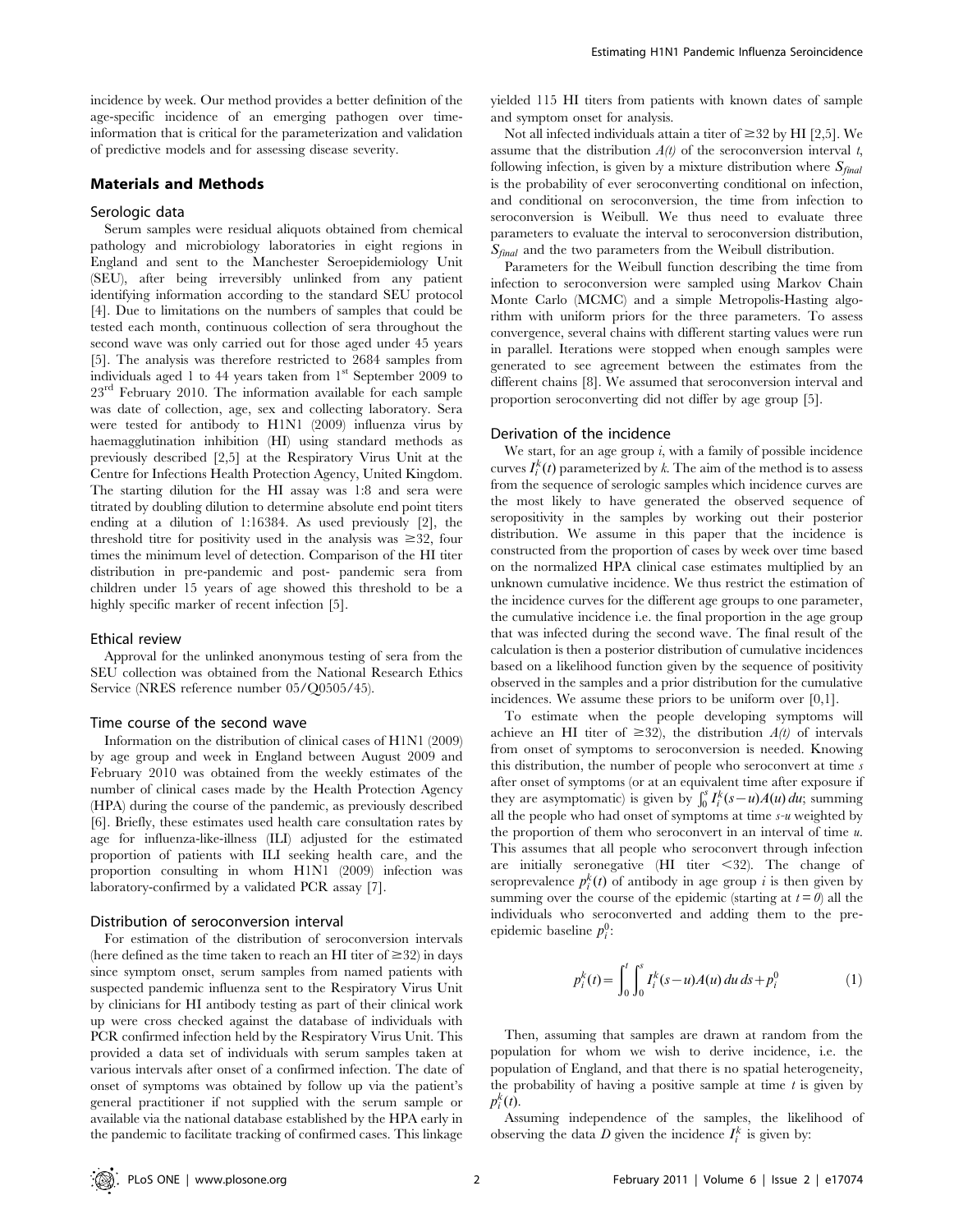$$
L(D|k,i) = \Pi_{j \in J^+} p_i^k(t_j) \Pi_{j \in J^-} (1 - p_i^k(t_j))
$$
 (2)

with  $J^+$  denoting the set of positive samples,  $J^-$  the set of negative samples and  $t_i$  the time of collection of sample  $j$ . Following Bayes' theorem, the probability of incidence  $I_i^k$  given the observed data is proportional to  $L(D|k,i)$  times the prior probability of the incidence (we assume 0-1 uniform priors for the rest of the study).

## Algorithm to compute incidences incorporating uncertainty

To draw a sample from the posterior distribution of the cumulative incidences (in each age group, so  $i$  is fixed) while taking into account the uncertainty from the interval to seroconversion, we used a rejection sampling algorithm. The algorithm will lead to the correct distribution as soon as the acceptance rate is proportional to the likelihood function [9]. We thus employed the following algorithm:

- 1. Generate a sample  $\Theta = {\theta_1,...,\theta_N}$  of distributions of the parameters for the interval to seroconversion distribution using MCMC.
- 2. Draw a value from  $\Theta$  and from the prior of the cumulative incidence (uniform over [0,1])
- 3. Accept the sample with a probability  $\frac{L(D|k,i)}{M}$ , with M a constant such that  $M > \max(L(D|k,i))$
- 4. Repeat until the required number of samples is achieved.

Given that the evaluation of our likelihood function only depends on one parameter, it is straightforward to find a constant M such that  $M > \max (L(D|k,i))$ . For this, we have computed the likelihood for a grid of values of cumulative incidences and samples of  $\Theta$  and have taken M as twice the maximum value found. The bigger the value of M, the lower the probability of acceptance will be, but the smaller the value of  $M$  the bigger the risk of numerical inaccuracies. The value of the likelihood function has been checked during the analysis to be below the chosen value of M. More sophisticated approaches could be taken to choose a more optimal value of  $M$  though the value chosen demonstrated computational efficiency for our purpose.

We apply this method to find the cumulative incidence in the age-groups 1–4, 5–14, 15–24 and 25–44 years during the second wave of H1N1 (2009) in England using the distribution of cases by week from clinical surveillance data to describe the temporal variation of the incidence. The seroprevalence is reconstructed by integrating Equation 1, with a time step of one day, the weekly cases being spread uniformly over the week. The candidate final cumulative incidences are assigned a likelihood function depending on the sequence of positivity of the samples in each age group by using Equation 2. As the prior distributions of the cumulative incidences are uniform over  $[0,1]$ , to find the posterior distribution of the incidences, the likelihood function is renormalized so that it sums to one. The baseline seroprevalence was defined as the proportion positive among the 1272 samples taken during the last two weeks of the first wave and the first two weeks of the second wave (August  $17<sup>th</sup>$  to September  $13<sup>th</sup>$  2009). There were significant differences in prevalence of antibody to H1N1(2009) virus between regions in the samples collected in September and October 2009 (consistent with the different attack rates between regions in the first wave [2]). However, these regional differences were considerably reduced by February 2010 [5] and for this methodological example data have been combined across regions for all time points.

Estimation of total number of infections and comparison with estimates derived from clinical surveillance.

For estimation of the total number of infections by age in the second wave, the final cumulative incidence was multiplied by the number of individuals in that age group in England, as obtained from the Office of National Statistics Mid 2008 population [10]. These numbers were then compared with the cumulative number of clinical cases in each age group as estimated by the HPA during the second wave [6].

## Results

The distribution of clinical cases in the second wave by week was similar in the four age groups, though with an earlier peak in the 5–14 and 15–24 year olds (Figure 1). The drop in clinical incidence in the 5–14 year olds in November coincided with school closure for half term.

## Distribution of time to seroconversion

The posterior mean values for the scaled Weibull distribution parameters are  $S_{final} = 0.87$  [0.77, 0.94], shape = 2.42 [1.44, 4.26] and scale = 12.87 [9.55, 16.98]. This means that, among those who do seroconvert (87%), 50% will have seroconverted by the  $12<sup>th</sup>$  day and  $95%$  by the  $21<sup>st</sup>$  day (Figure 2). The posterior covariance matrix for the parameters  $(S_{final},$  shape and scale) is:

$$
\begin{pmatrix} 1.9e-3 & -5e-3 & 2.8e-2 \ -5e-3 & 0.55 & -0.51 \ 2.8e-2 & -0.51 & 3.66 \end{pmatrix}.
$$

## Estimated cumulative incidence in the second wave

Posterior distributions for the estimated cumulative incidence are shown in Figure 3 for the four age groups in the analysis. The accuracy of the estimate depends on the number of samples. Even in the 1–4 year age group where there is a limited number of samples ( $n = 274$  over a 6 month period, Table 1), the distribution is relatively well localized. The estimated cumulative incidence is highest among 5–14 year olds with around 59% of individuals in this age group, representing some 3.5 million children, likely to have been infected in England in the second wave (Table 1). Children aged 1 to 4 years have the second highest cumulative incidence (49%) with 1.21 million likely infections. In the older age groups, cumulative incidence is still high (35% and 25% in the 15– 24 and 25–44 year age groups respectively resulting in an estimated 2.4 and 3.7 million infections respectively. When compared with the number of clinical cases estimated by the HPA method in the second wave [6], the estimated number of infections were between 43 and 21 fold higher depending on the age group (Table 1).

## Change in seroprevalence and seroincidence during the second wave

For each age-group, the observed proportions (with 95% CI) of samples with HI titers  $\geq 32$  when grouped by week are shown in Figures 4a–d. Also shown is the estimated cumulative seroprevalence and estimated cumulative seroincidence by day, each starting from the baseline at the beginning of the second wave. In contrast to the observed weekly seroprevalences, the estimated cumulative seroprevalence increases monotonically.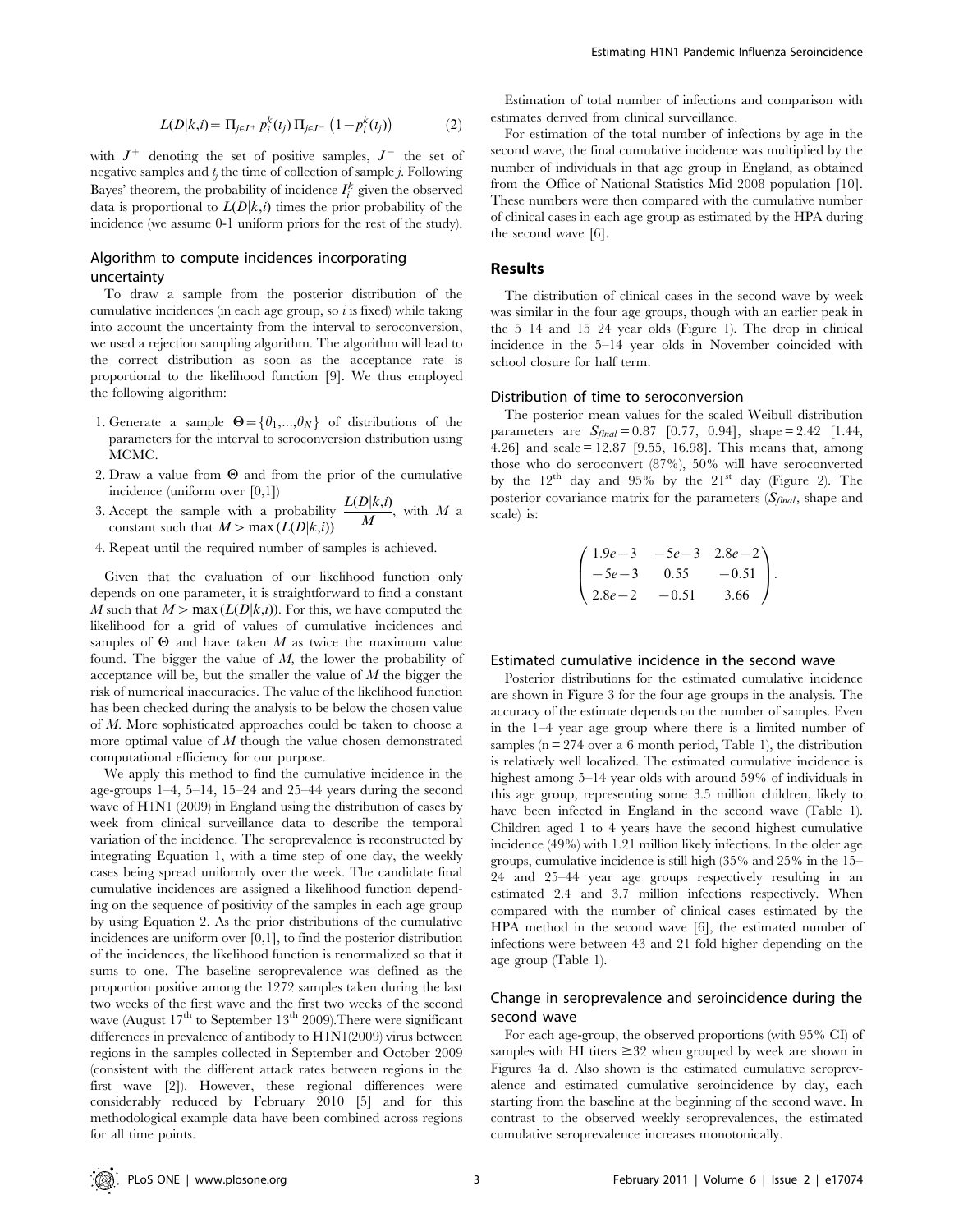

Figure 1. Proportion of clinial cases by week. Proportion of clinical cases by week for the second wave for four age-groups (1-4, 5-14, 15-24, 25–44 years) derived from clinical surveillance data. doi:10.1371/journal.pone.0017074.g001

## Discussion

A key element of the contingency planning for an influenza pandemic in the United Kingdom has been the development and validation of real time transmission models that can predict the future impact on health care resources and evaluate the optimal deployment of interventions such as school closure and vaccination [1,11,12]. Accurate and timely measures of the age-specific incidence of infection as the pandemic evolves are essential for model development and parameterization and are ideally obtained from sequential serologic surveys. Estimates of the number of infections are also essential for assessing severity as fatality and hospitalization rates may be overestimated if denominators are based on cases accessing health care [3,13]. The method described here facilitates the generation of incidence data by the novel application of a likelihood-based estimation to the analysis of sequential serologic data. A similar likelihood approach has been used recently for the estimation of the final attack rates but without using surveillance data to obtain a continuous incidence curve necessary for example to do modeling in real time [14].



Figure 2. Estimation of the interval to seroconversion. a) Proportion of individuals with HI titer <32 by interval since symptom onset: blue lines and points show the proportion in four-day intervals with confidence intervals and the red curve show the fitted parametric inverse cumulative distributions with the 95% CI (credible intervals) and b) distribution of the time to seroconversion since symptoms with 95% CI. doi:10.1371/journal.pone.0017074.g002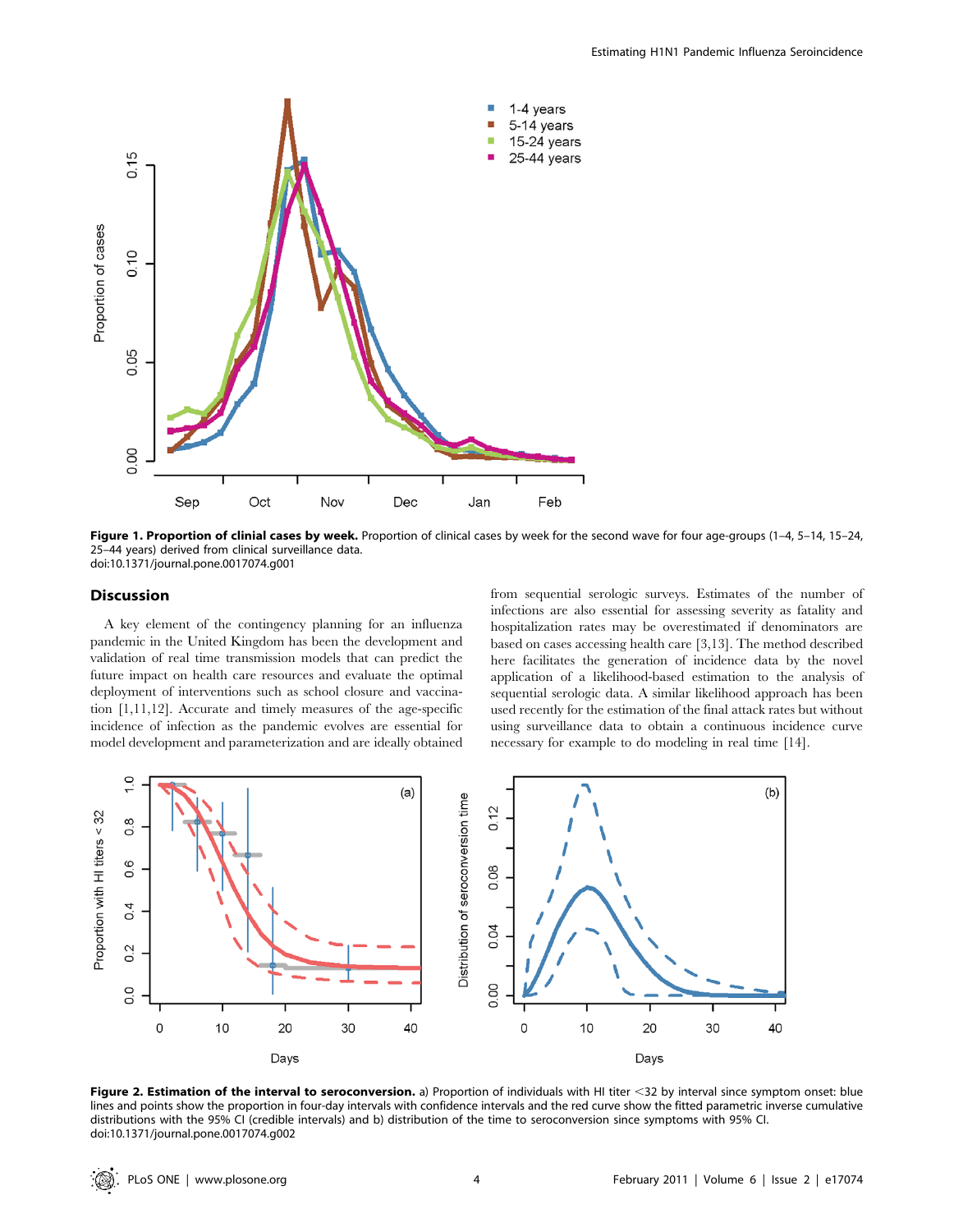



The use of serologic data to estimate incidence of infection requires an antibody assay that is a sensitive and specific marker of the immune response to recent infection. The HI test developed by the HPA had high specificity [5] and as no other influenza viruses were circulating during the second wave in England the issue of the development of cross reactive antibodies,which may occur with exposure to antigenically-related influenza viruses, did not arise. The HPA HI test has been extensively used to measure antibodies induced by H1N1 (2009) vaccines [15,16] and detected antibodies at a titer of  $\geq$ 32 in 88% of individuals with confirmed infection tested more than 21 days after symptom onset. Some of the samples with a low HI titer had antibodies to the H1N1 (2009) virus detected by microneutralization assay, consistent with an immune response to recent infection. The micro-neutralization is a more sensitive assay than HI as it measures antibodies to other neutralizing epitopes in addition to the haemagglutinin antigen. However, it is a more time consuming assay to perform and would not be suitable for the rapid generation of serologic data for estimation of sero-incidence.

We assumed that HI antibodies developed in response to infection remain at a titer of  $\geq$  32 for at least 7 months such that individuals infected in August 2009 would still be seropositive if tested in February 2010. Given that this threshold is a correlate of

Table 1. Baseline percentage of samples with HI titer  $\geq$ 32 before the start of the second wave, number of samples tested and estimated cumulative incidence (with 95% credible intervals) over the second wave of H1N1 (2009) infection in England starting from September 1<sup>st</sup> 2009 according to age group.

| Age group and number<br>of samples (n) tested<br>September 2009 to | Prevalence<br>of HI<br>titers≥32<br>before the<br>2 <sup>nd</sup> wave | <b>Estimated cumulative</b><br>incidence over the 2 <sup>nd</sup> |         | <b>Population</b><br>thousands | size (2008) in Estimated infections in<br>thousands from serology |              | <b>Estimated clinical</b><br>cases in thousands<br>from surveillance<br>data ** | Number of<br>infections per<br>estimated clinical |
|--------------------------------------------------------------------|------------------------------------------------------------------------|-------------------------------------------------------------------|---------|--------------------------------|-------------------------------------------------------------------|--------------|---------------------------------------------------------------------------------|---------------------------------------------------|
| February 2010                                                      |                                                                        | wave<br>mean                                                      | 95% CI* |                                | mean                                                              | 95% CI       |                                                                                 | case                                              |
| 1–4 years, $n = 274$                                               | 9.8%                                                                   | 49                                                                | 38, 61  | 2.462                          | 1,210                                                             | 935: 1.510   | 28                                                                              | 43                                                |
| 5–14 years, $n = 840$                                              | 14%                                                                    | 59                                                                | 52, 68  | 5,904                          | 3,500                                                             | 3,080; 4,030 | 170                                                                             | 21                                                |
| 15-24 years, $n = 604$                                             | 15.3%                                                                  | 35                                                                | 28, 43  | 6,862                          | 2.430                                                             | 1,950; 2,980 | 102                                                                             | 24                                                |
| 25-44 years, $n = 966$                                             | 12.3%                                                                  | 25                                                                | 20, 31  | 14,417                         | 3,670                                                             | 2,930; 4,510 | 133                                                                             | 28                                                |

\*CI, credible intervals,

\*\*as described in reference 6.

doi:10.1371/journal.pone.0017074.t001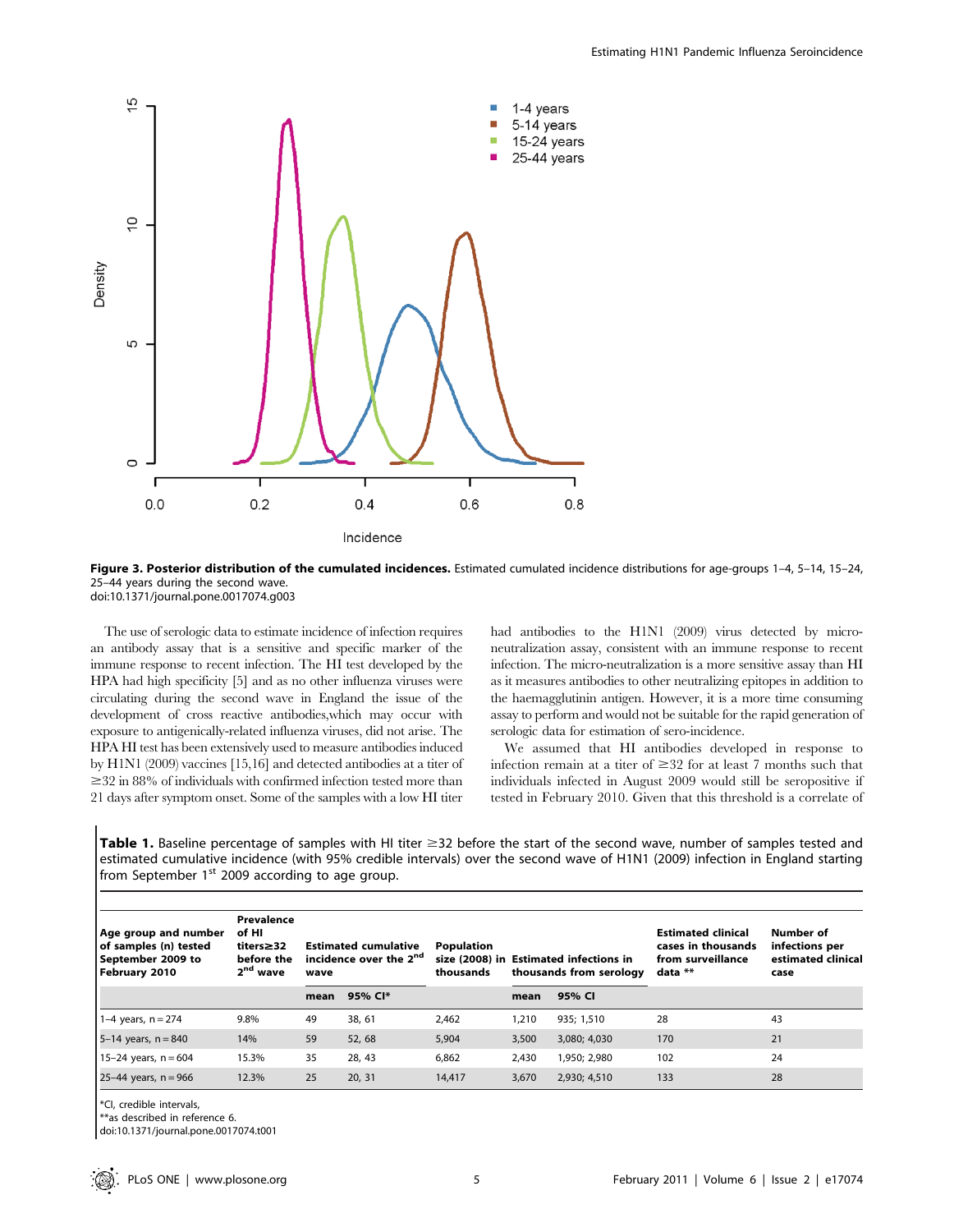

Figure 4. Changes in seroprevalence and cumulative incidence over time. Estimated changes in seroprevalence and cumulative incidence compared with proportion with HI titer  $\geq$ 32 by week by age group a) 1–4 years, b) 5–14 years c) 15–24 years d) 25–44 years. doi:10.1371/journal.pone.0017074.g004

protection it seems reasonable to assume that HI titers would be maintained at this level in individuals with naturally-acquired immunity. Generation of data on the kinetics of decay of HI antibodies would ideally require sequential samples from a cohort with known date of infection and followed up for antibody persistence. In our seroconversion data set there was no evidence of a decline in titers with time since onset after the seroconversion peak at 10 days though we had few individuals with samples taken .3 months after infection. However, if our method was applied to estimate cumulative incidence over a more extended period, for example from a baseline at the start of the first wave in April 2009, and if titers were shown to decline below the HI threshold within this time, a sero-reversion factor could be incorporated using the knowledge of the kinetics of the antibody decay curve.

In applying the method to the serologic data from the second wave, we assumed the incidence to be zero at baseline and that the

baseline prevalence was accurately known. The likelihood estimation method though can still be applied if the baseline seroprevalence at the start of a pandemic wave is unknown. Providing that there are sufficient samples taken through the course of the pandemic, the baseline could be estimated as part of the parameter estimation. In this instance, the likelihood function measures the chance of observing the data given the incidence curve derived from clinical surveillance data, starting from the candidate pandemic baseline. By adding a new quantity to estimate the uncertainty will be increased on the other parameters estimated (e.g. the total incidence) though this might reduce the overall error.

Our method removes the possible negative changes in incidence due to sampling variability when the number of sera tested and change of seroprevalence between two months are small. Its accuracy as a population measure will however depend on the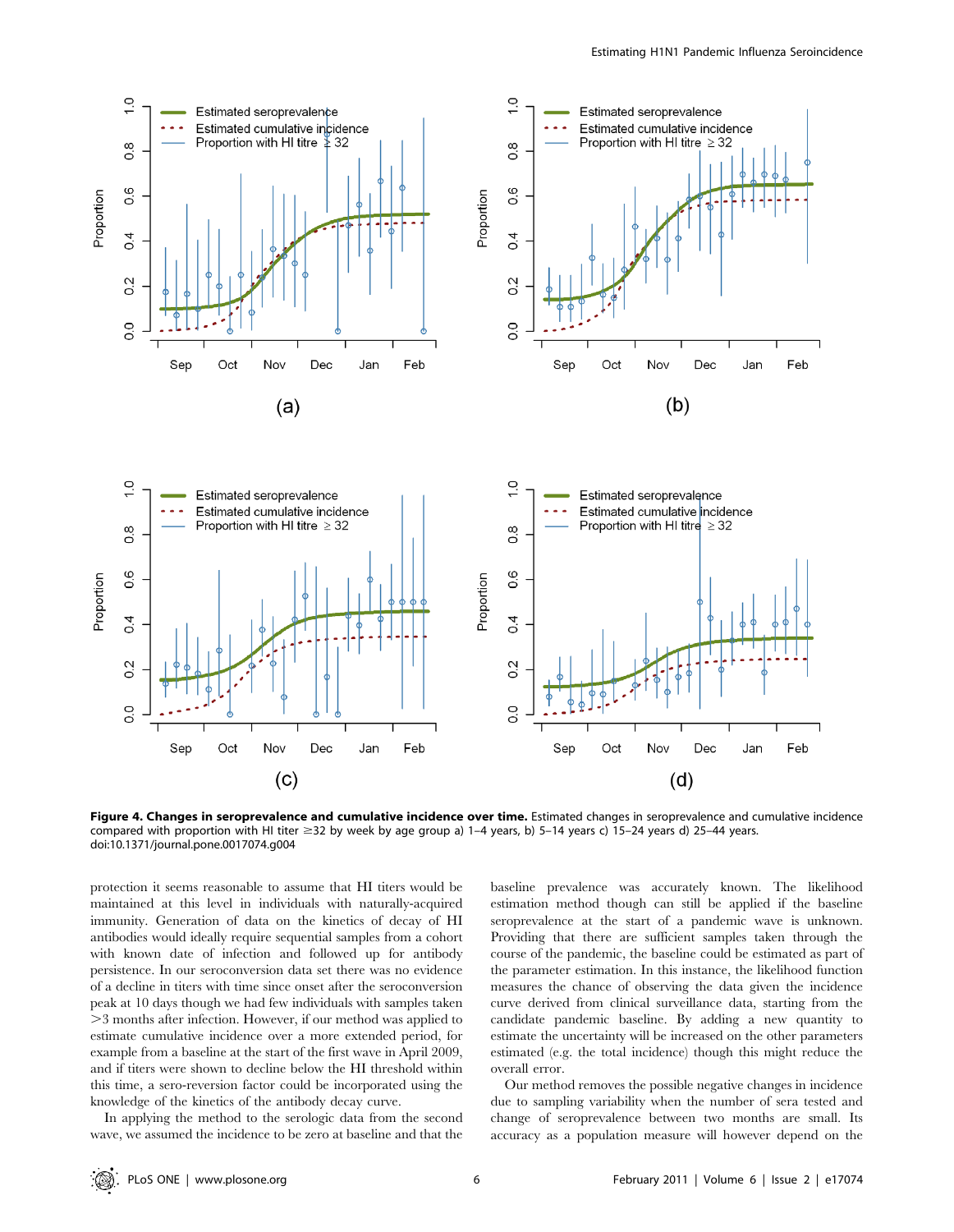representativeness of the sera included in the survey. Ideally sera that are obtained by random population sampling should be used rather than sera obtained from individuals bled for other purposes. However, use of residual aliquots of opportunistically available samples seems a good proxy in the case of an emerging infection such as pandemic influenza where there are high population attack rates that are largely age-dependent. More relevant is whether the change in the proportion with positive titers only reflects acquisition of antibody from infection. In the United Kingdom, vaccination with the A/H1N1 (2009) strain began in late November 2009 for individuals in clinical risk groups in whom the consequences of infection were shown to be more severe [17], and from January 2010 was recommended for all children under 5 years of age [18]. However, the impact of vaccination in our data set is likely to be small due to the low uptake rates [5] and has not been taken into account in this methodological paper. Another group where changes in seroprevalence may not reflect their own infection are young infants in whom the detection of H1N1 antibody in the first few months of life may result from pre-natal acquisition of maternal antibody rather than post-natal infection. For this reason we excluded infants under 1 year of age from our incidence analyses.

In addition to factors such as vaccination or antibody decay which may influence the change in seroprevalence, there are likely to be factors such as changes over time in the propensity to consult or changes in proportion of patients tested for infection as the pandemic evolves that will influence the shape of the incidence curve derived from clinical or laboratory-based surveillance data. Theoretically the shape of the incidence curve does not need to be defined though in practice this might be difficult to implement because of the large increase in parameter space needed to describe the numerous putative incidences. Incorporating such additional factors would require a more complex set of parameters to be estimated in order to derive sero-incidence. For this MCMC could be used with the likelihood function from Equation 2 to draw a sample from the parameter space and then the parameters can be evaluated from the sampled distribution.

Due to the necessary lag times in sample collection and testing, generation of seroincidence data will inevitably have a built-in delay. However, to be useful for policy makers, ''real time'' predictive models require more timely estimates of how incidence is changing, particularly in the early stages of the pandemic. This will require the use of clinical surveillance data derived from individuals accessing health care which can be available daily if required. While such data may accurately reflect the time course of the pandemic, it will underestimate the true incidence of infection and requires the use of a scaling factor for model parameterization reflecting an estimate of the consultation rate per infection, as described by Baguelin et al. [1]. Moreover, estimation of the infection rate using clinical surveillance data is difficult until the epidemic peaks when the depletion of susceptibles can then be relatively accurately calculated providing there is an independent measure of the basic reproductive ratio  $R_{\theta}$ . The method presented in this paper provides an improved tool to estimate incidence

## References

- 1. Baguelin M, Hoek AJV, Jit M, Flasche S, White PJ, et al. (2010) Vaccination against pandemic influenza A/H1N1v in England: a real-time economic evaluation. Vaccine; 28(2): 2370–2384. doi:10.1016/j.vaccine.2010.01.002.
- 2. Miller M, Hoschler K, Hardelid P, Stanford E, Andrews N, et al. (2010) Incidence of 2009 pandemic influenza A H1N1 infection in England: a crosssectional serologic study. The Lancet; 375(9720), 27: 1100–1108.
- 3. Garske T, Legrand J, Donnelly CA, Ward H, Cauchemez S, et al. (2009) Assessing the severity of the novel influenza A/H1N1 pandemic. BMJ. 339: b2840. doi: 10.1136/bmj.b2840.

earlier in an emerging epidemic, thus allowing earlier estimation of the scaling factor that needs to be applied to the clinical surveillance data used for model updating. As more serologic data become available, revised estimates of the scaling factor can then be produced using a Bayesian framework (the current estimate is used as prior and the new samples provide a new likelihood function).

Our estimated number of infections in the second wave were 20 to 40 fold higher than the number of clinical cases estimated by the HPA, based on ILI consultations in individuals with confirmed H1N1 (2009), scaled up by the estimated proportion of patients with ILI who seek health care [6]. The difference between the clinical case estimates and our infection estimates will reflect both the proportion of infections that are asymptomatic and the real proportion of patients with ILI seeking health care. The fold difference between infections and the HPA clinical case estimates was around 10 in the first wave [1,2]. Since the symptomatic/ asymptomatic ratio is unlikely to have changed between the first and second waves, these fold differences are consistent with the suggestion that there was a lower propensity to consult in the second than the first wave [19].

In summary, our likelihood-based estimation method provides a more accurate measure of incidence than achieved by comparing prevalence in samples grouped by time period. It allows the generation of a continuous curve that describes how incidence is changing over the course of the pandemic and removes the possibility of generating negative incidence estimates by sampling error. It also obviates the need for pre-pandemic samples to establish the antibody prevalence at baseline. The method has potential for further development to incorporate and estimate the effect of other variables influencing changes in antibody prevalence, such as vaccination or waning immunity after infection. It has general applicability to any sequential serologic data set obtained over a period of changing incidence.

#### Acknowledgments

The authors would like to thank the HPA Regional Microbiology Network and National Health Service laboratories that collect samples for the HPA seroepidemiology programme. We also thank the chemical pathology laboratories in the participating regions for their collaboration in the collection of the seroincidence samples and the Royal College of Pathologists and HPA regional microbiologists for their support in recruitment of these laboratories. We are grateful for the technical support provided by staff at the Respiratory Virus Unit: Janice Baldevarona, Sharleen Braham, Lucy Breakwell, Surita Gangar, Paul Kotzampaltiris and Sejal Morjaria. And at the Seroepidemiology Unit: Kevin Potts, Lucy Black and Victoria Catterall. We also thank Dr Richard Pebody for use of the serum archive from microbiology laboratories and Dr David Dance for his support in co-ordinating sample collection.

#### Author Contributions

Conceived and designed the experiments: EM NA. Performed the experiments: KH. Analyzed the data: MB EM PW. Contributed reagents/materials/analysis tools: PH ES EM. Wrote the paper: MB EM.

- 4. HPA Seroepidemiology Programme. Available: http://www.hpa.org.uk/webw/ HPAweb&Page&HPAwebAutoListName/Page/1158313434390?p= 1158313434390. Accessed 2010 Dec 16.
- 5. Hardelid P, Andrews NJ, Hoschler K, Stanford E, Baguelin M, et al. (2010) Assessment of baseline age-specific antibody prevalence and incidence of infection to novel influenza A H1N1 2009. Health Technology Assessment; 14: no 55. 115–192.
- 6. Donaldson LJ, Rutter PD, Ellis BM, Greaves FEC, Mytton OT, et al. (2010) Mortality from pandemic A/H1N1 2009 influenza in England: public health surveillance study. BMJ 340: c612. doi: 10.1136/bmj.c612.